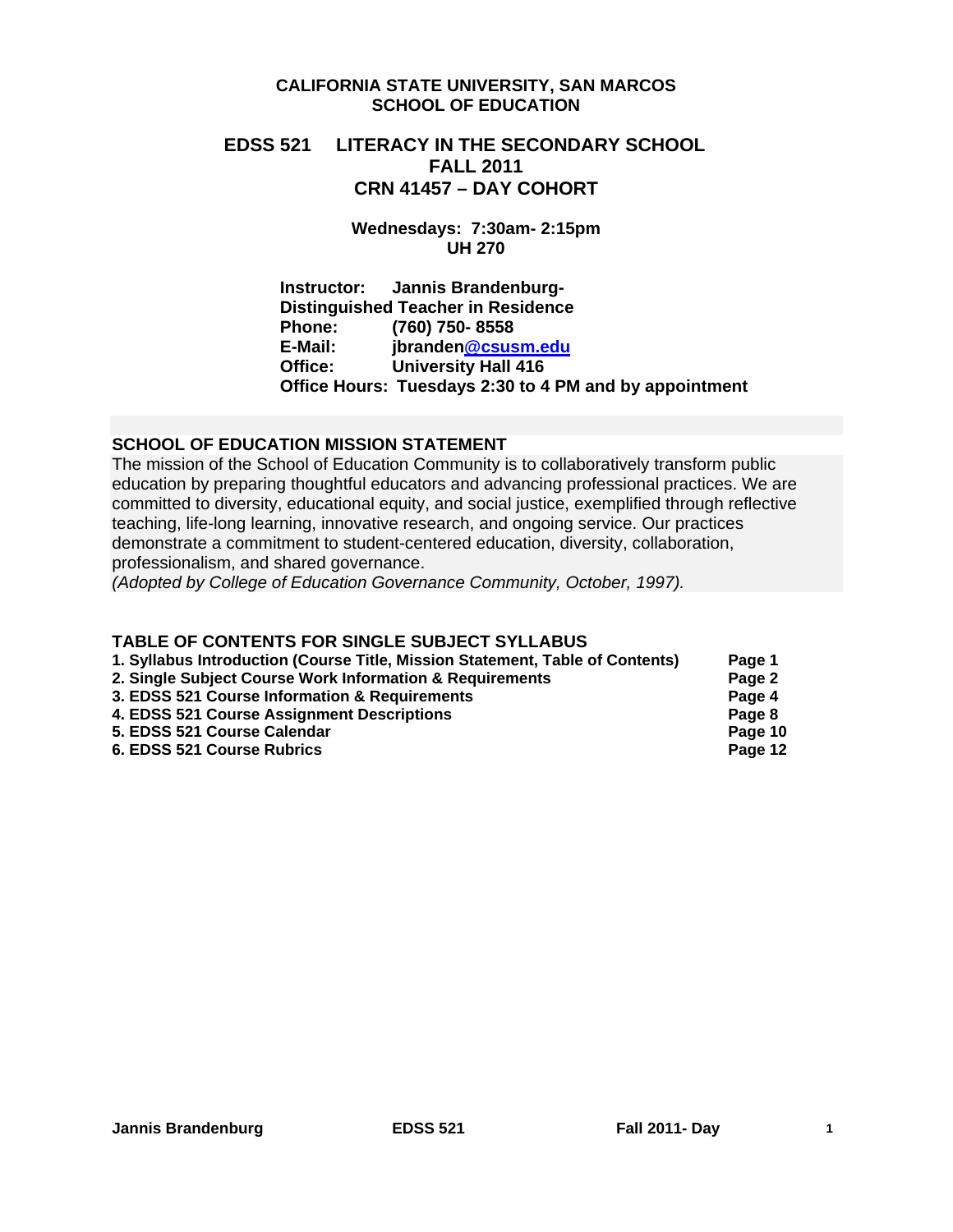# **2. SINGLE SUBJECT COURSE WORK INFORMATION & REQUIREMENTS**

#### **Course Prerequisites**

Admission to the Single Subject Program, EDUC 350, EDUC 364, & EDUC 422

#### **Authorization to Teach English Learners**

This credential program has been specifically designed to prepare teachers for the diversity of languages often encountered in California public school classrooms. The authorization to teach English learners is met through the infusion of content and experiences within the credential program, as well as additional coursework. Teacher candidates successfully completing this program receive a credential with authorization to teach English learners. *(Approved by CCTC in SB 2042 Program Standards, August 02.)* 

#### **Teacher Candidate Learning Outcomes**

Teacher Candidates will be required to complete a Teaching Performance Assessment, show proof of Teacher Performance Expectations and complete critical assessment tasks- specific assignments for this course. It is the teacher candidates responsibility to understand expectations and complete assignments by stated due dates.

#### **California Teacher Performance Assessment (CalTPA)**

Beginning July 1, 2008 all California credential candidates must successfully complete a state-approved system of teacher performance assessment (TPA), to be embedded in the credential program of preparation. At CSUSM this assessment system is called the CalTPA or the TPA for short. To assist your successful completion of the TPA a series of informational seminars are offered online through Moodle Cougar Courses. TPA related questions and logistical concerns are to be addressed during the seminars. Your attention to TPA seminars will greatly contribute to your success on the assessment. Additionally, SOE classes use common pedagogical language, lesson plans (lesson designs), and unit plans (unit designs) in order to support and ensure your success on the TPA and more importantly in your credential program. The CalTPA Candidate Handbook, TPA seminars, and other TPA support materials can be found on the SOE website.

#### **School of Education Attendance Policy**

 possible. *(Adopted by the College of Education Governance Community, December, 1997.)* Due to the dynamic and interactive nature of courses in the School of Education, all teacher candidates are expected to attend all classes and participate actively. At a minimum, teacher candidates must attend more than 80% of class time, or s/he may not receive a passing grade for the course at the discretion of the instructor. Individual instructors may adopt more stringent attendance requirements. Should the teacher candidate have extenuating circumstances, s/he should contact the instructor as soon as

 arrive late for more than 2 sessions, you cannot receive a grade of A. With regards to partially missed by 20%. If you miss two or more class sessions you cannot pass the class. Please remember to sign in Instructor application of Attendance Policy: This course and teaching in general are participatory; therefore, your attendance and participation are important. Students are encouraged and **expected** to attend all sessions during the course. Absences and late arrivals/early departures will affect the final grade much as it would affect evaluation in the work place. If you miss one session or leave early or sessions, for every 30 minutes that a student is not in class, their grade in this category will be reduced at each session.

## **Teacher Candidates with Disabilities Requiring Reasonable Accommodations**

Teacher candidates with disabilities who require reasonable accommodations must be approved for services by providing appropriate and recent documentation to the Office of Disable Student Services (DSS). This office is located in Craven Hall 4300, and can be contacted by phone at (760) 750-4905, or TTY (760) 750-4909. Teacher candidates authorized by DSS to receive reasonable accommodations should meet with their instructor during office hours or, in order to ensure confidentiality, in a more private setting.

#### **All University Writing Requirement**

The writing requirements for this class will be met as described in the assignments. Every course at the university, including this one must have a writing requirement of at least 2500 words.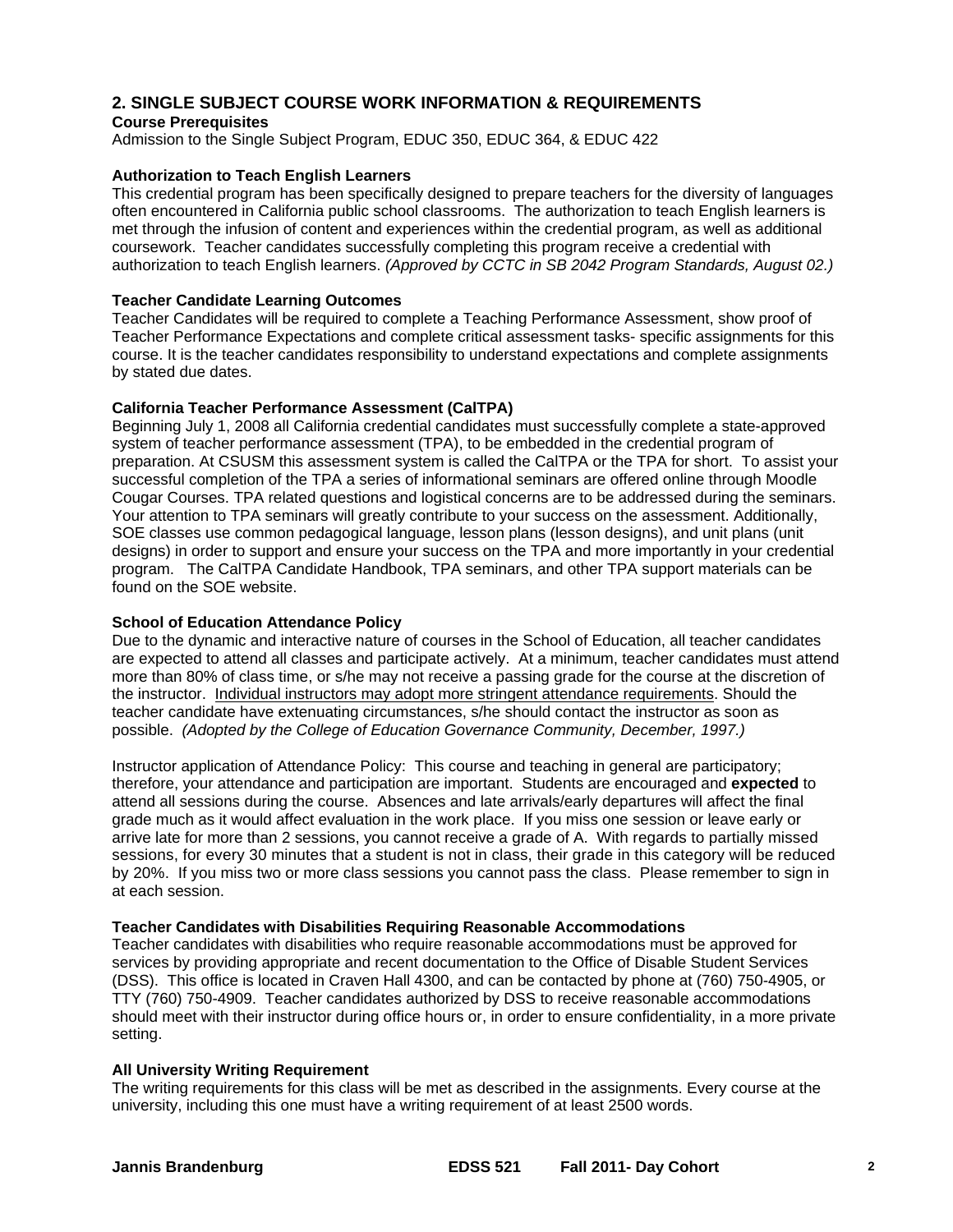## **CSUSM Academic Honesty Policy**

Students will be expected to adhere to standards of academic honesty and integrity, as outlined in the Student Academic Honesty Policy. All written work and oral presentation assignments must be original work. All ideas/materials that are borrowed from other sources must have appropriate references to the original sources. Any quoted material should give credit to the source and be punctuated with quotation marks.

Teacher candidates are responsible for honest completion of their work including examinations. There will be no tolerance for infractions. If you believe there has been an infraction by someone in the class, please bring it to the instructor's attention. The instructor reserves the right to discipline any student for academic dishonesty in accordance with the general rules and regulations of the university. Disciplinary action may include the lowering of grades and/or the assignment of a failing grade for an exam, assignment, or the class as a whole. Incidents of Academic Dishonesty will be reported to the Dean of Students. Sanctions at the University level may include suspension or expulsion from the University.

#### **Plagiarism**

As an educator, it is expected that each teacher candidate will do his/her own work, and contribute equally to group projects and processes. Plagiarism or cheating is unacceptable under any circumstances. If you are in doubt about whether your work is paraphrased or plagiarized see the Plagiarism Prevention for Students website http://library.csusm.edu/plagiarism/index.html. If there are questions about academic honesty, please consult the University catalog.

## **Electronic Communication Protocol**

Electronic correspondence is a part of your professional interactions. If you need to contact the instructor or other teacher candidates, e-mail is often the easiest way to do so. It is my intention to respond to all received e-mails in a timely manner. Please be reminded that electronic correspondences are a very specific form of communication, with their own form of nuances, meanings, and etiquette. Please be mindful of courtesies and limitations with regards to professional e-mail, on-line discussion messages you send to your colleagues, to faculty members in the School of Education, or to persons within the greater educational community. All electronic messages should be crafted with professionalism and care. A guiding principle when writing an email is to assume that everyone in your school district will be reading it, including your principal.

## **Things to consider:**

- Would I say in person what this e-mail specifically says?
- How could this e-mail be misconstrued?
- Does this e-mail represent my highest self?
- Am I sending this e-mail to avoid a face-to-face conversation?

In addition, if there is ever a concern with an email I send to you, let's talk in person so we can correct any confusion.

## **Classroom Courtesy:**

- Please turn off or silence your cellular phones.
- If you choose to bring food, please make sure that it does not interfere with presentations, your participation or instruction.
- Please refrain from having private conversations during class.
- Please refrain from texting and engaging in computer games during class.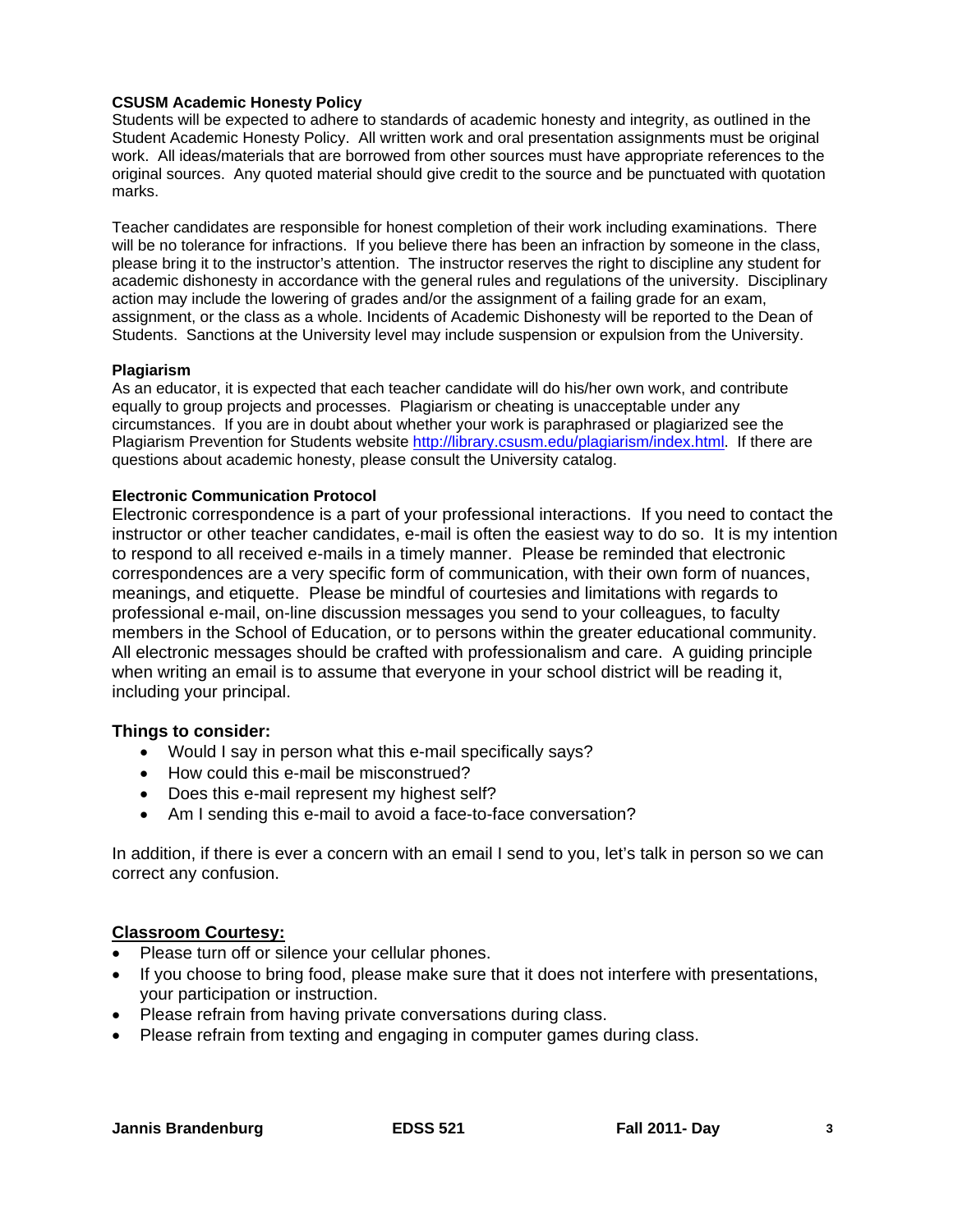# **3. EDSS 521 COURSE INFORMATION & REQUIREMENTS**

# **COURSE DESCRIPTION:-SECONDARY LITERACY-**

This course explores the issues of literacy development—reading, writing, listening, and speaking—across core content areas of the school curriculum. This course addresses the needs of proficient readers and writers as well as those who struggle and students who are English Language Learners. It will help all teachers take responsibility for fostering attitudes and skills that encourage every student to utilize successful literacy for understanding and lifelong learning.

SB 2042 Multiple Subject and Single Subject Preliminary Credential Program Standards: Commission on Teacher Credentialing

- **A1.4**
- **A5.7**
- **A5.9**
- **B6.5**
- **B6.6**
- **C9.7**
- **C9.8**

# **Objectives-**

- 1. Reading Processes: Literacy processes and factors that affect reading development and proficiency are complex.
	- How do elements of the reading process influence skilled or proficient reading?
	- What is the role of metacognition during the reading process?
	- What role does background knowledge play in reading?
	- How do teachers incorporate their knowledge of reading theories and processes into content lessons?
- 2. Comprehension and Content Learning: Comprehension and content learning are increased through vocabulary development, and writing, listening, discussion, and reading texts.
	- How do teachers support adolescents' reading fluency, comprehension, and content learning?
	- How do teachers support comprehension of content text through vocabulary development?
	- How do teachers use writing in various genres to help adolescents understand nonfiction texts, including informational and expository texts?
	- How do teachers use discussion and instructional conversations to support reading comprehension?
- 3. Adolescent Literacy: Proficient adolescent readers engage in reading texts critically and deeply.
	- Given what we know about who adolescents are, how they learn, and what they read, how do teachers motivate them to engage meaningfully with text?
	- How do teachers draw on adolescents' multiple literacies to create a foundation for academic literacy?
	- How do teachers use critical literacy to deepen adolescents' comprehension of multiple texts?
	- How can teachers create classroom environments that facilitate the social interaction necessary for adolescents' literacy development?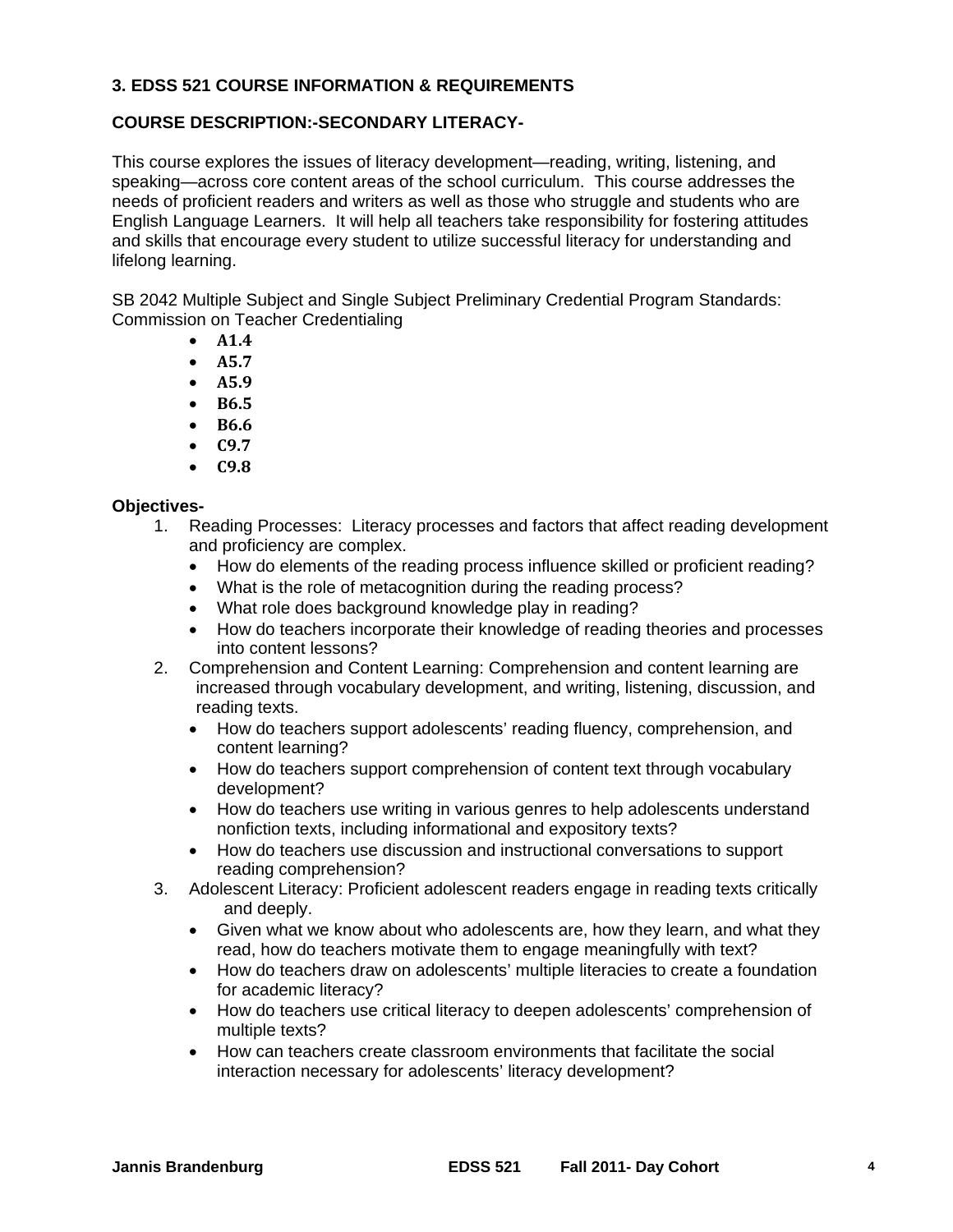- 4. Assessment: Informal and formal literacy assessments guide effective secondary content instruction.
	- How do content teachers use literacy assessments to determine their students' reading and writing abilities, backgrounds, and interests?
	- How do teachers use informal and formal assessment findings to guide the design and implementation of content lessons?
	- How do teachers select and evaluate the appropriateness of texts for their particular students?
	- When and how should teachers refer students to a reading specialist or for special education services?
- 5. Differentiation: Adolescents learn most effectively when instruction addresses their academic, linguistic, and cultural needs and interests.
	- What is differentiated instruction?
	- How do teachers effectively differentiate instruction?
	- In what ways do teachers select and adapt texts and other content materials for students with diverse literacy needs?
	- What instructional approaches and strategies should be selected to make content accessible for all students?
- 6. Planning and Integration: Effective content lessons include the integration of literacy strategies for the purpose of content learning.
	- How do teachers use literacy strategies to promote literacy development and content learning?
	- How do teachers select and coordinate literacy strategies to support students' access to text?
	- How do teachers select and coordinate literacy strategies to help students develop into proficient writers?
	- How do teachers use literacy strategies to foster metacognition and critical thinking in their students?

# **Required Texts**

Fisher, D. & Frey, N. (2012). *Improving adolescent literacy: Strategies at work.* (3rd ed). Pearson, Merrill, Prentice Hall: Upper Saddle River, NJ.

Any textbook that is used to teach your content area to middle or high school students. Check your school sites, teacher friends, student friends, etc. for borrowing rights. Let the instructor know if you are having trouble finding a textbook.

# **Course Requirements**

Teacher education is a professional preparation program. It is expected that teacher candidates will come to class prepared to discuss the readings, submit required assignments, and participate in class activities. Teacher candidates are expected to adhere to academic honesty and integrity, standards of dependability, confidentiality and writing achievement. Because it is important for teachers to be able to effectively communicate their ideas to students, parents, colleagues, and administrators, writing that is original, clear and error-free is a priority for the School of Education.

## **Teacher Performance Expectation (TPE) Competencies**

This course is designed to help teachers seeking the Single Subject Credential to develop the skills, knowledge, and attitudes necessary to assist schools and districts in implementing an effective program for all students. The successful candidate must be able to demonstrate their understanding and ability to apply each of the TPE's, that is, merge theory and practice in order

# **Jannis Brandenburg**  The Least S21 Fall 2011- Day 5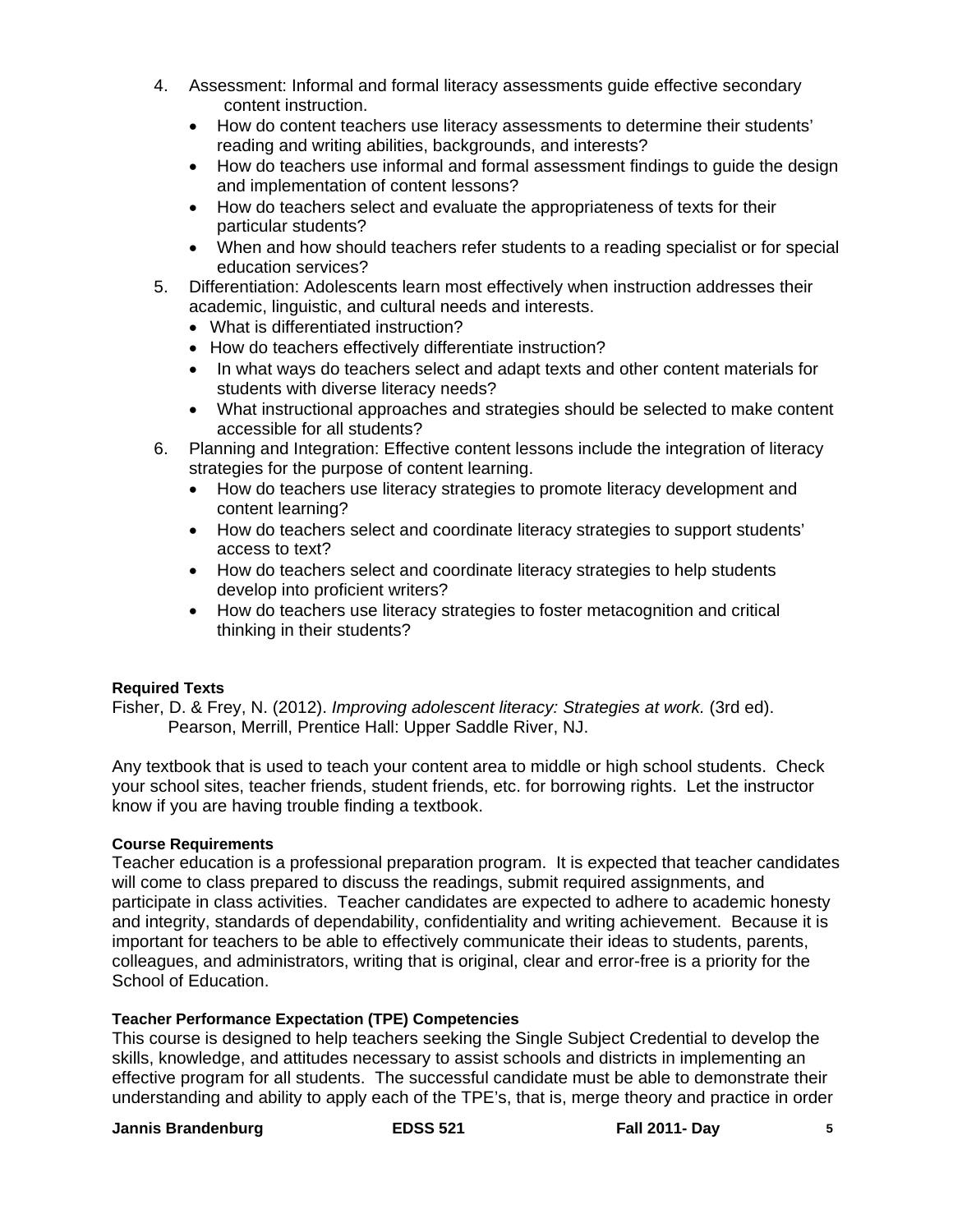to realize a comprehensive and extensive educational program for all students. Failure to meet a minimum competence in any of the TPE's by the completion of the program will prevent the acquisition of the Single Subject Credential. A full-text version of the TPE descriptions can be downloaded from the School of Education website. This course will emphasize the following TPEs:

## **Primary Emphasis:**

TPE 4 - Making Content Accessible

TPE 3 - Interpretation and Use of Assessments

# **Also Emphasized:**

- TPE 6c Developmentally Appropriate Practices in Grades 9 -12
- TPE 2 Monitoring Student Learning During Instruction
- TPE 5 Student Engagement
- TPE 7 Teaching English Language Learners
- TPE 8 Learning about Students
- TPE 9 Instructional Planning
- TPE 11 Social Environment
- TPE 12 Professional, Legal, and Ethical Obligation
- TPE 13- Professional Growth
- TPE 14 Educational Technology

TPE 15 – Social Justice and Equity

# **Format for Written Assignments:**

- Word processed.
- 1" margins, double- spaced, 12 point in a standard font
- Correct use of grammar, spelling and punctuation.
- Submit assignments on time (late submission  $=$  one grade reduction for each day)
- Name and date on assignment (typed in)
- Written in APA format

# **NOTES**

- $\triangleright$  Students must meet the attendance requirements to be eligible for the grade described. It is a "prerequisite" for earning a particular grade.
- $\triangleright$  No assignments will be accepted after one week past the due date.
- $\triangleright$  Students falling in between grade levels will earn a + or depending on where they meet the criteria most fully.
- $\triangleright$  In order to receive a California State Teaching Credential, you must maintain a B average in your School of Education classes and receive no lower than a C+ in any one course. A grade lower than a C+ indicates serious concern about a student's readiness for a teaching credential—significant concerns exist about his/her quality of learning, quality of work, etc. If you are concerned about meeting this requirement at any time, you should talk with your instructor immediately.

# **SUMMATIVE ASSESSMENT RUBRIC/ GRADE DESCRIPTORS**

**A=Exceeds Expectations:** The student consistently performs and participates in an **exemplary**  manner. Each assignment receives in-depth exploration and reflection based upon research, observations and classroom implementation, when possible. All work is submitted in a professional manner using APA style when appropriate. Presentations are consistent with professional expectations, providing appropriate visual aids, appropriate handouts, and are well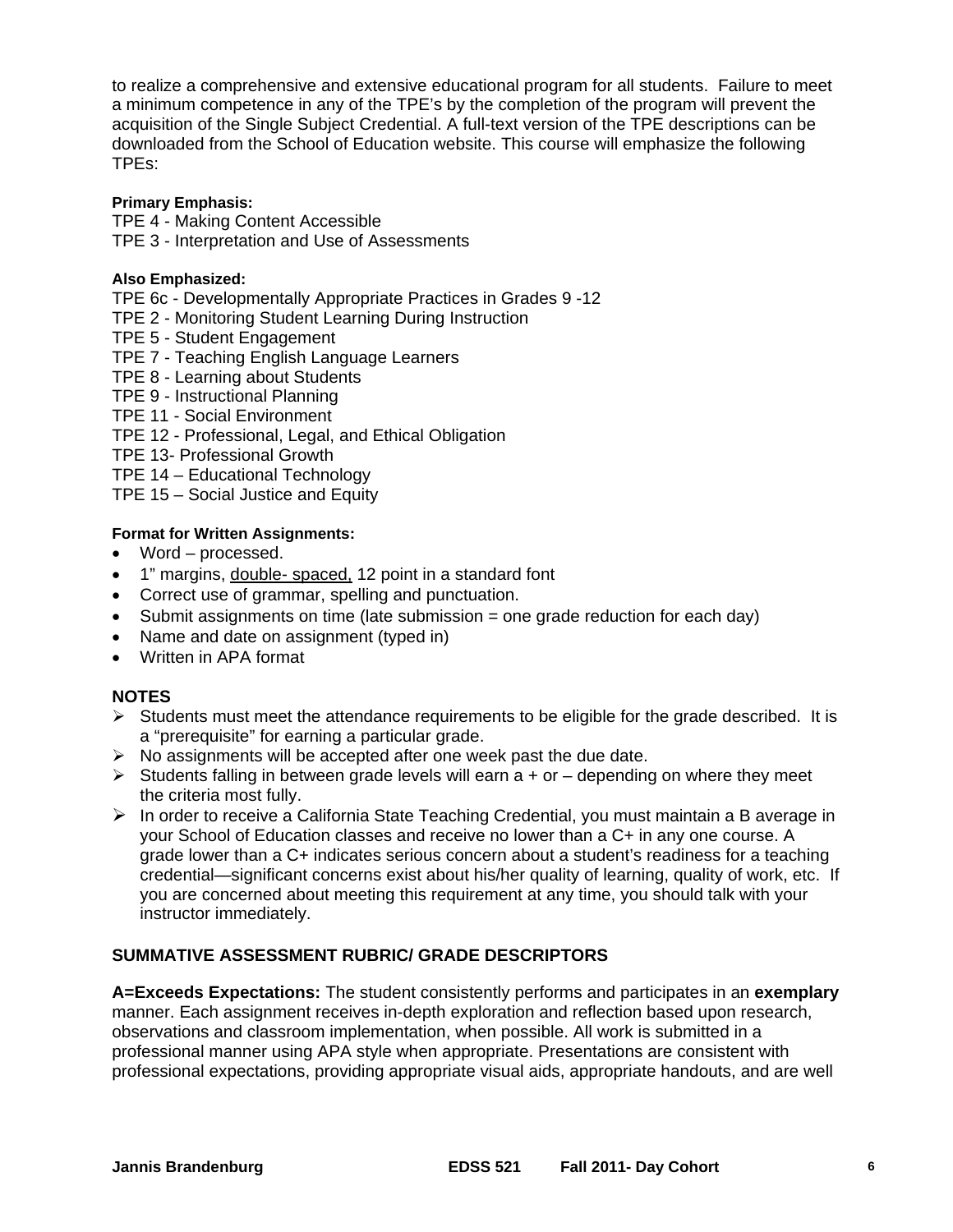prepared. Professional and responsible behavior, including timely attendance and submission of assignments, are practiced in a consistent manner.

**B=Adequately Meets Expectations**: The student meets outcomes expectations in a **satisfactory** manner. Each assignment is based upon research, observations and classroom implementation, when possible. Generally, work is submitted in a professional manner using APA style when appropriate. Generally, presentations are consistent with professional expectations, providing appropriate visual aids, appropriate handouts, and are well prepared. Most of the time, professional and responsible behavior, including timely attendance and submission of assignments, are practiced in a consistent manner.

**C=Minimal Performance:** The student's skills are weak and do not meet expectations. Each assignment is based upon opinion rather than research, theory, and best practices. Reflection is shallow. Assignments are submitted without APA style, thorough proofreading and organization. The student needs a great deal of guidance. The student is consistently late with work and has classroom attendance problems.

**"D" or "F" students** fail to meet the minimum requirements of a "C." The specific grade will be determined based on rate of assignment completion, attendance, etc.  $\blacktriangleright$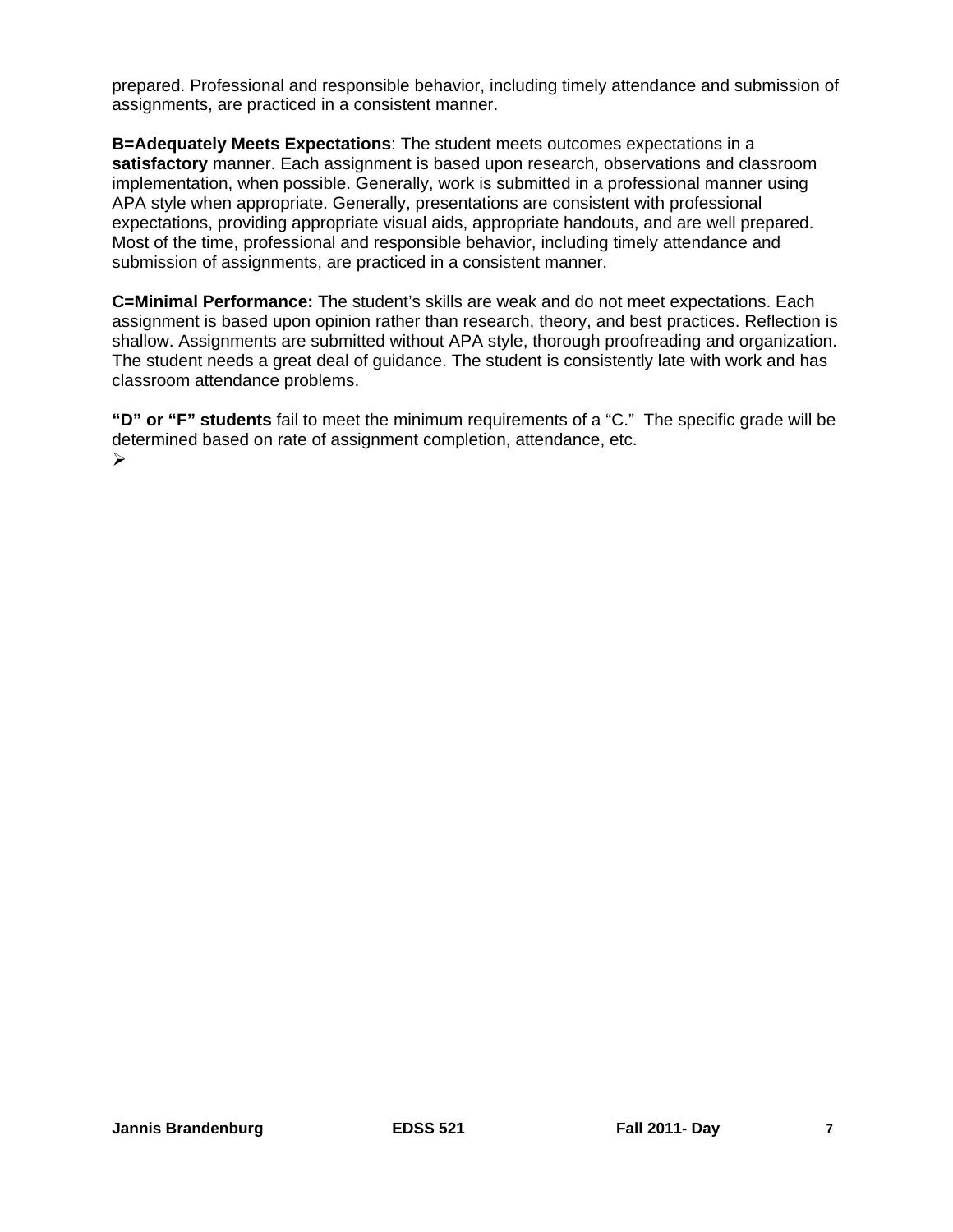# **4. EDSS 521 COURSE ASSIGNMENT DESCRIPTIONS**

**Learning Guide for Single Subject Credential program Handbook:** Please use the handout that you received at Orientation regarding the Single Subject Credential Program Handbook.

**Responses to Reading:** Assigned reading and the accompanying reader responses are to be completed before class and posted on Cougar Courses prior to the beginning of class, unless otherwise noted. Late reading responses will not be accepted**.** You will need to bring a copy of your reading response to class for reference during discussions. For each class session there will be a discussion or other activity based on information from the reading, for which everyone is expected to knowledgeably participate. To support the reading and learning each week, we will engage in different strategies designed to "hold your thinking." **(Supports all principles)** 

**Literacy Autobiography:** The literacy autobiography is a chance for you to *reflect* upon and consider the implications of your own literacy history, both in and out of school. This constitutes a set of ideas about the nature of literacy and your ability to understand the teaching of it. **(Principles 1, 3)** 

**Self Assessment on Teacher Dispositions:** Professionalism is an essential focus of the credential program. Awareness of your own behaviors is the road to growth as you learn all aspects of your chosen profession. Please complete a self assessment at the end of the first half of the semester. Download the dispositions self evaluation form from the Teacher Candidate Handbook forms section on the COE website. This should be word processed for submission. (TPE 13)

*Teacher education is a professional preparation program. Students will be expected to adhere to standards of dependability, academic honesty and integrity, confidentiality, and writing achievement. Because it is important for teachers to be able to effectively communicate their ideas to students, colleagues, parents, and administrators, writing that is original, clear and error-free is a priority in the College of Education.* 

**Content Literacy Lesson Design (Critical Assessment Task)**: Using an appropriate reading selection from your content area as the instructional focus, create a reading and writing lesson design. Use the single subject lesson design format. **Submit a paper copy of your lesson design along with a self assessment using the lesson design rubric included later in the syllabus.** 

Principles 2, 5, 6, and TPE 4.

**Student Case Study (Critical Assessment Task)**:. The case study involves working closely with an adolescent who has special needs to identify his/her learning issues and preferences especially with regards to strengths and weaknesses in literacy, to develop differentiation strategies, and to reflect on the implications for your teaching. It would also behoove you to interview a student that is dual-identified (Special needs and Second language learner) **Submit a paper copy of your Case Study along with a self assessment using the rubric included later in the syllabus.** 

**(All principles) (Assists with TPA, 2, 3, 4)** 

## **Reflective Essay:**

 Please submit a **one to two page reflective** paper that succinctly describes what you have learned over the duration of the course. Please include personal connections, explanations as to how and why your perspective as an educator has changed, or is changing, and what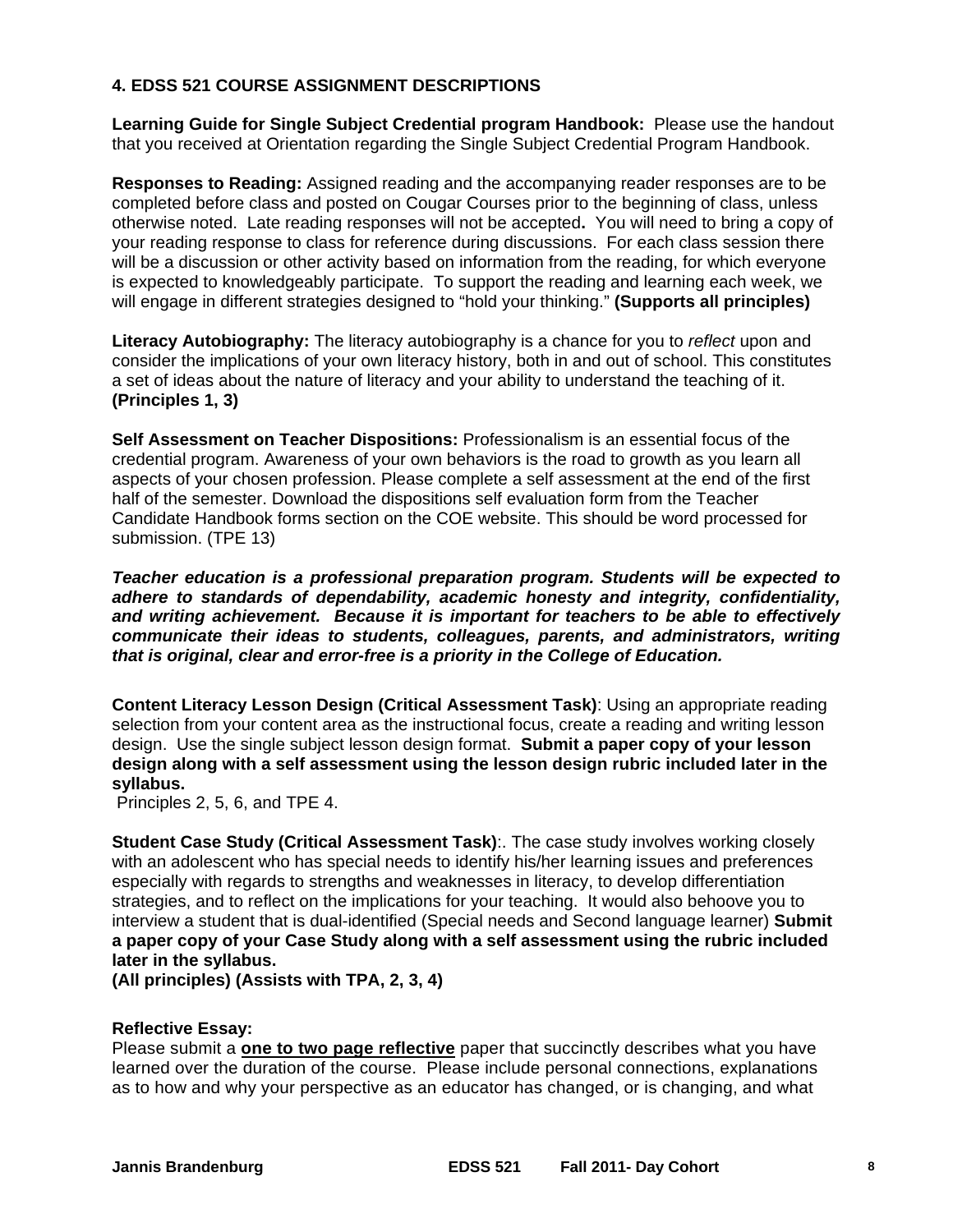Social Justice and Equity as it relates to literacy. (TPE 13, 15) you think your next steps will be in understanding the needs of students. Please focus on

# **COURSE REQUIREMENTS AND GRADE DISTRIBUTION:**

| Responses to Reading/ Credential Handbook Learning Guide 10% |     |
|--------------------------------------------------------------|-----|
| Literacy Autobiography                                       | 10% |
| <b>Content Literacy Design</b>                               | 25% |
| <b>Student Case Study</b>                                    | 25% |
| Self Assessment on Teacher Dispositions                      | 10% |
| <b>Reflective Essay</b>                                      | 10% |
| Attendance and Participation                                 | 10% |
|                                                              |     |

100%

# **SUMMATIVE ASSESSMENT RUBRIC/ GRADE DESCRIPTORS**

**A=Exceeds Expectations:** The student consistently performs and participates in an **exemplary**  manner. Each assignment receives in-depth exploration and reflection based upon research, observations and classroom implementation, when possible. All work is submitted in a professional manner using APA style when appropriate. Presentations are consistent with professional expectations, providing appropriate visual aids, appropriate handouts, and are well prepared. Professional and responsible behavior, including timely attendance and submission of assignments, are practiced in a consistent manner.

**B=Adequately Meets Expectations**: The student meets outcomes expectations in a **satisfactory** manner. Each assignment is based upon research, observations and classroom implementation, when possible. Generally, work is submitted in a professional manner using APA style when appropriate. Generally, presentations are consistent with professional expectations, providing appropriate visual aids, appropriate handouts, and are well prepared. Most of the time, professional and responsible behavior, including timely attendance and submission of assignments, are practiced in a consistent manner.

**C=Minimal Performance:** The student's skills are weak and do not meet expectations. Each assignment is based upon opinion rather than research, theory, and best practices. Reflection is shallow. Assignments are submitted without APA style, thorough proofreading and organization. The student needs a great deal of guidance. The student is consistently late with work and has classroom attendance problems.

**"D" or "F" students** fail to meet the minimum requirements of a "C." The specific grade will be determined based on rate of assignment completion, attendance, etc.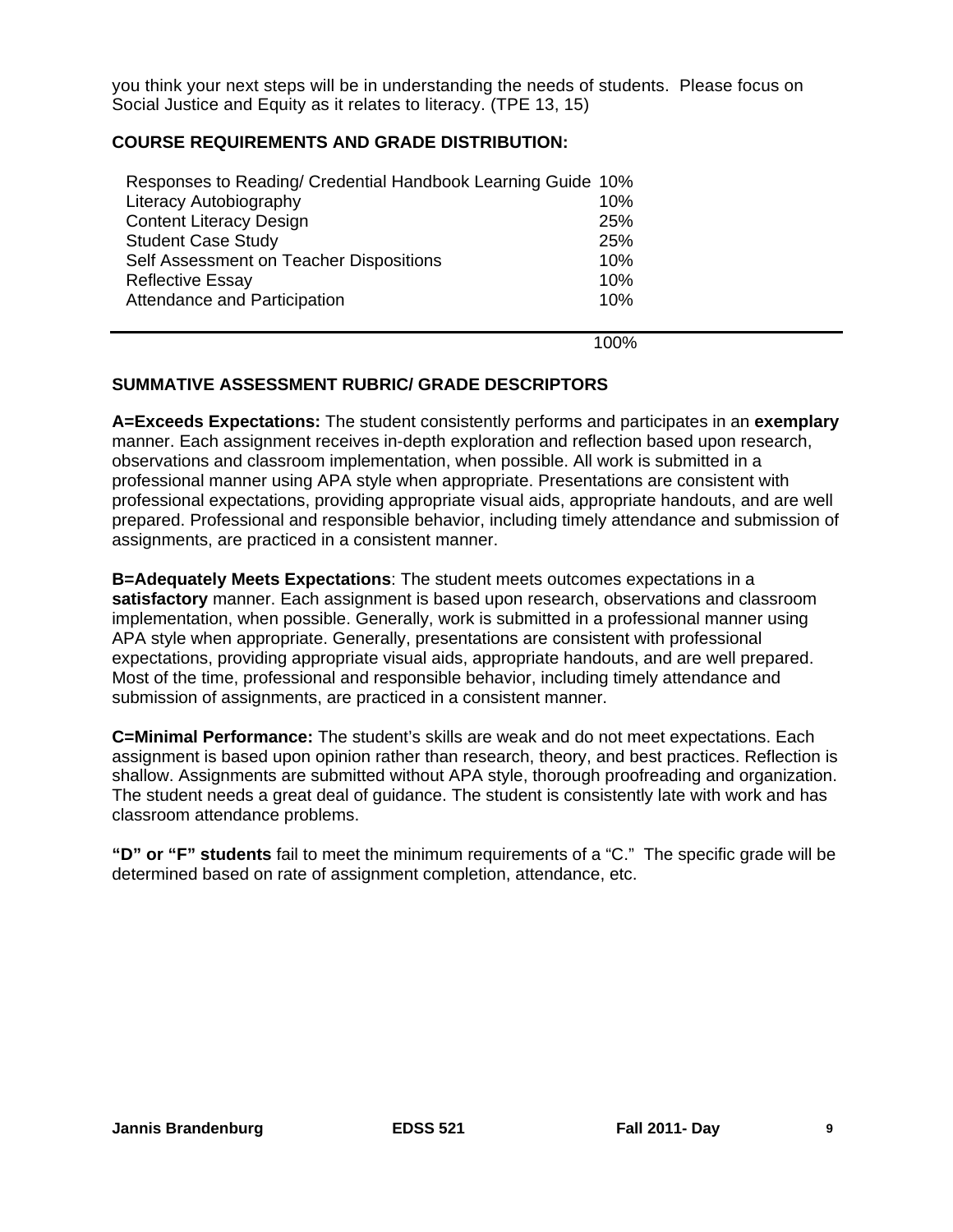# **5. EDSS 521 COURSE CALENDAR**

# **TENTATIVE CALENDAR (SUBJECT TO CHANGE) PLEASE BRING ALL OF YOUR TEXTS TO CLASS EACH WEEK.**

| <b>Session</b>                   | Topic                                                                                                                                                                                                                       | Learning for the week/ Reading                                                                                                                                                                                                                                                                                                                                                                                                                                                                                                                        | Assignment                                                                                                                                |
|----------------------------------|-----------------------------------------------------------------------------------------------------------------------------------------------------------------------------------------------------------------------------|-------------------------------------------------------------------------------------------------------------------------------------------------------------------------------------------------------------------------------------------------------------------------------------------------------------------------------------------------------------------------------------------------------------------------------------------------------------------------------------------------------------------------------------------------------|-------------------------------------------------------------------------------------------------------------------------------------------|
|                                  |                                                                                                                                                                                                                             |                                                                                                                                                                                                                                                                                                                                                                                                                                                                                                                                                       |                                                                                                                                           |
| Session I<br>Date:<br>$8 - 31$   | • Introductions and<br>course syllabus<br>• Literacy and content<br>teaching<br>• Narrative and<br><b>Expository text</b><br>• Literacy Practices<br>• Discuss Literacy<br>Autobiography<br>• Adolescent Literacy<br>Jigsaw | Bring text for the course<br>$\bullet$<br>Please print out and bring a copy of the<br>article "Relearning Oil Spill Lessons"<br>Read: Fisher and Frey Chp 1 & 2<br>$\bullet$<br>Online Reader: Tovani p 17-21, 23-34<br>$\bullet$<br><b>Read: The Teacher dispositions</b><br>$\bullet$<br>document in your syllabus<br>Please have access to (either by print out<br>$\bullet$<br>or electronic access), "What Content-Area<br><b>Teachers Should Know About Adolescent</b><br>Literacy" AND print out the accompanying<br>Jigsaw and SQ3R handouts. | Due: Learning Guide<br>for Single Subject<br><b>Credential Program</b><br>Handbook- Write-up.<br>Please bring a hard<br>copy to class.    |
| Session II<br>Date:<br>$9 - 07$  | • Anticipatory<br><b>Activities</b><br>Classroom<br>$\bullet$<br><b>Structures</b><br>Marking the text<br>$\bullet$                                                                                                         | Read: Fisher and Frey Chp 3 & 4<br>$\bullet$<br><b>Online Reader: Autobiography (Read</b><br>this before you complete your Literacy<br>Autobiography)<br>Please print out and bring a copy of the<br>$\bullet$<br>article "Teenage Social Butterflies"                                                                                                                                                                                                                                                                                                | Due: Literacy<br>Autobiography<br><b>AND</b><br>Self-Assessment on<br><b>Teacher Dispositions</b><br>Please bring a hard<br>copy to class |
| Session III<br>Date:<br>$9 - 14$ | • Reading Processes<br><b>Writing Processes</b><br>Vocabulary<br>Development<br>Charting the Text<br>$\bullet$<br><b>Higher Order</b><br>$\bullet$<br><b>Thinking Skills</b>                                                | Read: Fisher and Frey Chp. 5<br>$\bullet$<br>Online Reader: Tovani pages 35-61<br>$\bullet$<br><b>Online Reader: From Inside Out:</b><br>$\bullet$<br><b>Grading and Evaluating</b><br>Please print out and bring a copy of the<br>$\bullet$<br>articles: "Limiting Drug Prices," AND<br>"Reform without Drug price Limits"<br>Choose the text you will use for your<br>$\bullet$<br>Literacy Lesson Design and bring it to<br>class<br>Work on case study and lesson design                                                                          | Due: Reading<br>Response #1 in the<br>format of a Double<br>Entry- Journal- please<br>bring hard-copy to<br>class.                        |
| Session IV<br>Date:<br>$9 - 21$  | Read-alouds and<br><b>Shared Readings</b><br>Writing in the<br>Margins<br>• Grading and<br>Evaluating<br><b>Graphic Organizers</b>                                                                                          | Read: Fisher and Frey Chp 6<br><b>Online Reader:</b> Literacy in Science: A<br><b>Natural Fit</b><br>Please bring in a copy of the article: "How<br>$\bullet$<br>Many Calories Would You Like With<br>Those Fries?"<br>Bring a draft of your literacy lesson<br>$\bullet$<br>design.<br>Note: Mike Stanley (science teacher) will<br>$\bullet$<br>be a guest speaker for the evening cohort<br>on 9/20. If you would like to come to the<br>evening session in lieu of a partial day<br>session, please let me know.                                  | Due: Reading<br>Response #2<br>Post on Cougar<br>Courses                                                                                  |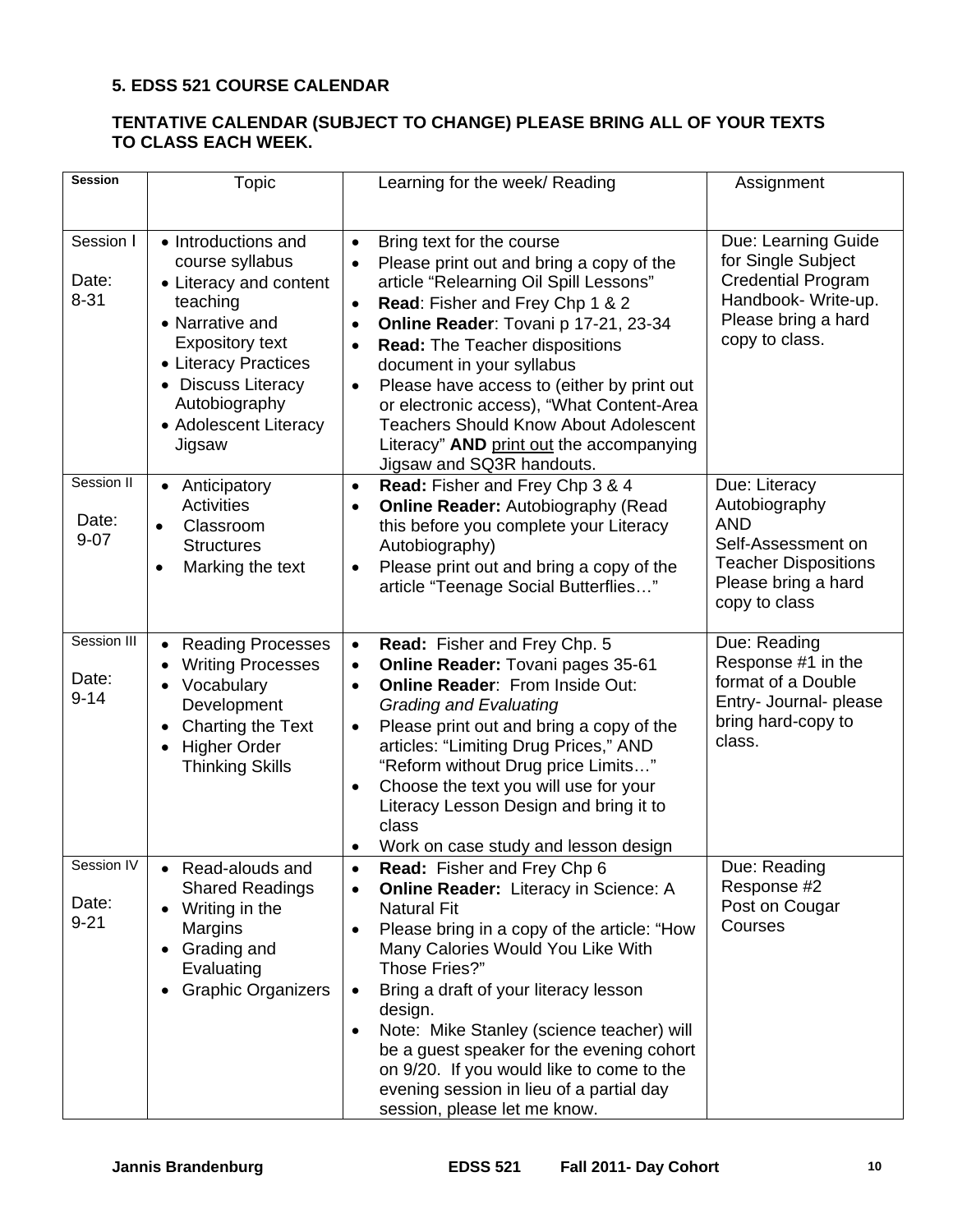| Session V<br>Date:<br>$9 - 28$                     | Connecting to the<br>$\bullet$<br>Text<br>Questioning<br><b>Strategies</b><br><b>Diverse Learners</b><br>Planning and<br>integration<br><b>Writing Process</b><br>$\bullet$<br><b>Writing Strategies for</b><br>English Language<br>Learners | Online Reader: Tovani pages 67-70, 72-<br>$\bullet$<br>78, 80-86<br>Bring in a draft of your case study.<br>٠<br>Online Reader: I Was Bitten By a<br>$\bullet$<br>Scorpion                                                                                                                                                   | Due: Literacy<br>Lesson Design<br>(hard copy)                                                                                                                                                                                   |
|----------------------------------------------------|----------------------------------------------------------------------------------------------------------------------------------------------------------------------------------------------------------------------------------------------|------------------------------------------------------------------------------------------------------------------------------------------------------------------------------------------------------------------------------------------------------------------------------------------------------------------------------|---------------------------------------------------------------------------------------------------------------------------------------------------------------------------------------------------------------------------------|
| Session VI<br>Date:<br>$10 - 4$<br>(Tuesday)       | Guest Speaker: Dr.<br>$\bullet$<br>Luz Elena Perez,<br><b>Literacy Specialist</b><br>Class will begin at 4<br>PM in Kellogg 5102                                                                                                             | There will be no class session on<br>$\bullet$<br>Wednesday, October 5<br>Work on your case study<br>$\bullet$                                                                                                                                                                                                               | Reading Response #3<br>Post on Cougar<br>Courses                                                                                                                                                                                |
| Session<br>VII<br>Date:<br>$10 - 12$               | Making and Taking<br>$\bullet$<br><b>Notes</b><br><b>Teaching Discussion</b><br>$\bullet$<br>as a strategy<br>Writing to Learn<br>$\bullet$<br>What will your<br>$\bullet$<br>literacy-rich<br>classroom look like?                          | Read: Fisher and Frey Chp 7, 8<br>$\bullet$<br><b>Online Reader: Silent Voices: What</b><br>$\bullet$<br>happens to quiet students during<br>classroom discussions?<br><b>Online Reader: Thinking, Not Shuffling</b><br>$\bullet$<br>Download and bring a copy of full text of<br>$\bullet$<br>TPA <sub>3</sub><br>$\bullet$ | Due: Literacy Case<br>Study<br>(hard copy)                                                                                                                                                                                      |
| Date:<br>$10 - 19$                                 | No Class Session<br>$\bullet$<br>on this date                                                                                                                                                                                                |                                                                                                                                                                                                                                                                                                                              | Due: Reading<br>Response #4 How does<br>writing to learn help you<br>to provide differentiation<br>in assessment? How can<br>you scaffold and<br>differentiate writing<br>instruction for your<br>students? (Cougar<br>Courses) |
| Session<br>VIII<br>Date:<br>$10 - 25$<br>(Tuesday) | <b>Guest Speaker:</b><br>$\bullet$<br>Doug Fisher- Class<br>will be meet at 4PM<br>in Kellogg 5102                                                                                                                                           | <b>Guest Speaker</b><br><b>Course evaluations</b><br>$\bullet$                                                                                                                                                                                                                                                               | Due: Reflective Essay                                                                                                                                                                                                           |
| Date:<br>$12 - 5$<br><b>TBD</b>                    | End of semester<br>celebration and<br>reflection                                                                                                                                                                                             |                                                                                                                                                                                                                                                                                                                              |                                                                                                                                                                                                                                 |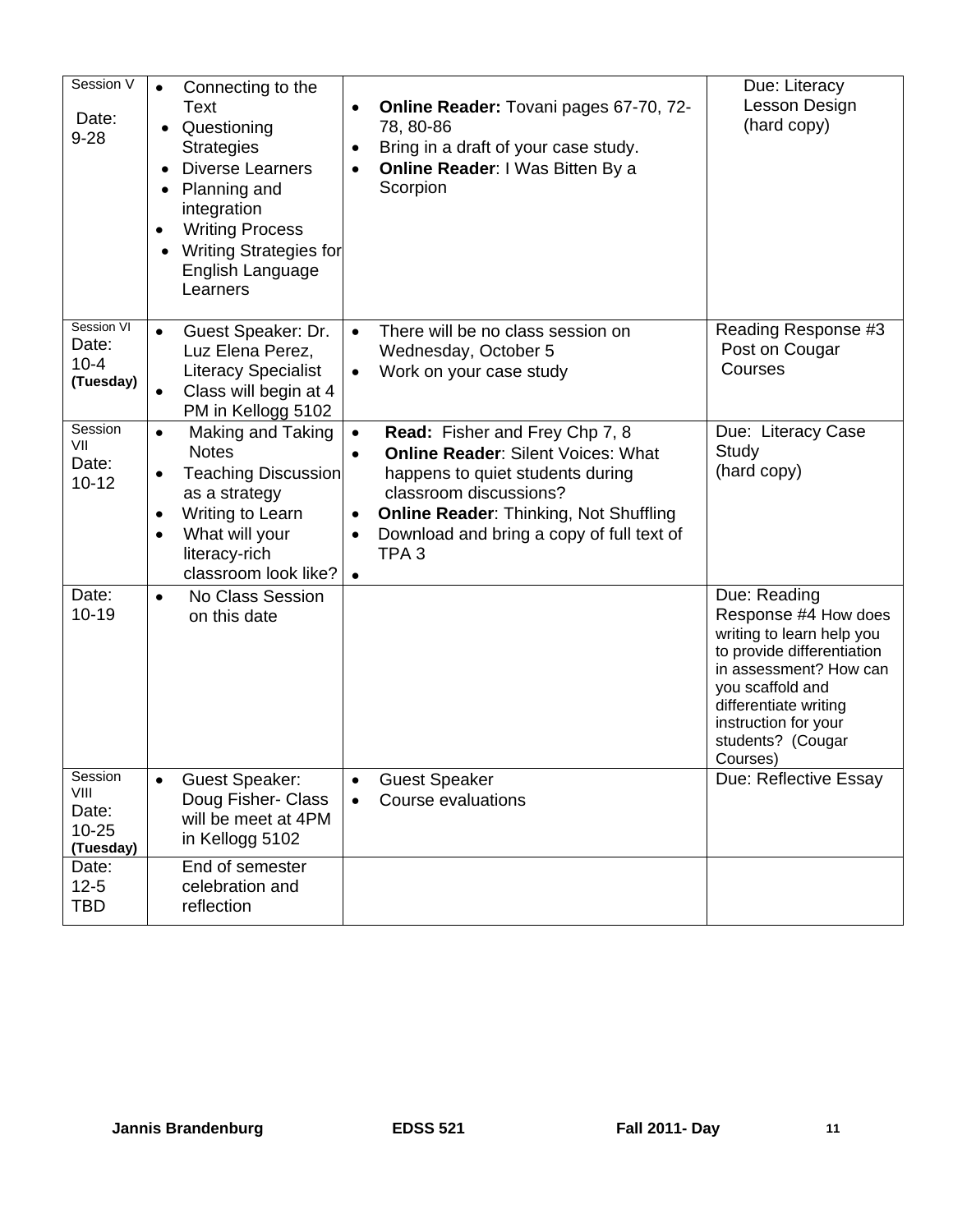## **6. Course Rubrics**

Required reading responses are due at the beginning of the class session on which they are due. The responses will be used to inform class discussions and activities. Discussions will include summaries, descriptions or reactions to topics from the readings that demonstrate understanding of key concepts.

Reading Reflections **must** include:

- key concepts, including comments / analysis from the required readings. A written summary and/or analysis of the assigned topic that reflects understanding of the
- A reflection of the topic including connections that can be made between the topics and teaching adolescents, **with specific examples from teaching experiences, school observations, or other personal experiences in diverse settings.**

Reading Responses will be graded according to the comprehensiveness of the response, analysis of the response that demonstrates understanding of the issues, insightful connections of the readings to the candidate's experiences with adolescents.

| <b>Readings Response</b><br><b>Components/Criteria</b> | <b>No Credit</b>                                                                                            | <b>Partial Credit</b>                                                                                                                                                                                              | <b>Full Credit</b>                                                                                                                                             |
|--------------------------------------------------------|-------------------------------------------------------------------------------------------------------------|--------------------------------------------------------------------------------------------------------------------------------------------------------------------------------------------------------------------|----------------------------------------------------------------------------------------------------------------------------------------------------------------|
| <b>Comprehensiveness</b>                               | Response did not<br>reference the<br>required readings                                                      | Response referenced<br>some of the required<br>readings                                                                                                                                                            | Response<br>referenced all<br>required readings                                                                                                                |
| <b>Analysis</b>                                        | Response did not<br>include an analysis of<br>the readings                                                  | Response included a<br>partial analysis - of only<br>one aspect and/or<br>partial article / chapter<br>of the assigned<br>readings                                                                                 | Response included<br>an analysis of each<br>aspect and/or each<br>article/chapter of the<br>assigned readings                                                  |
| <b>Insightful</b><br><b>Connections</b>                | No connections were<br>made between the<br>topic(s) and the<br>student's<br>experiences with<br>adolescents | A connection was made<br>between the topic(s)<br>and the student's<br>experiences with<br>adolescents that did not<br>demonstrate<br>understanding of the<br>application of the<br>reading topic(s) to<br>practice | <b>Connections were</b><br>made between the<br>topic(s) and the<br>student's<br>experiences with<br>adolescents<br>demonstrating<br>application to<br>practice |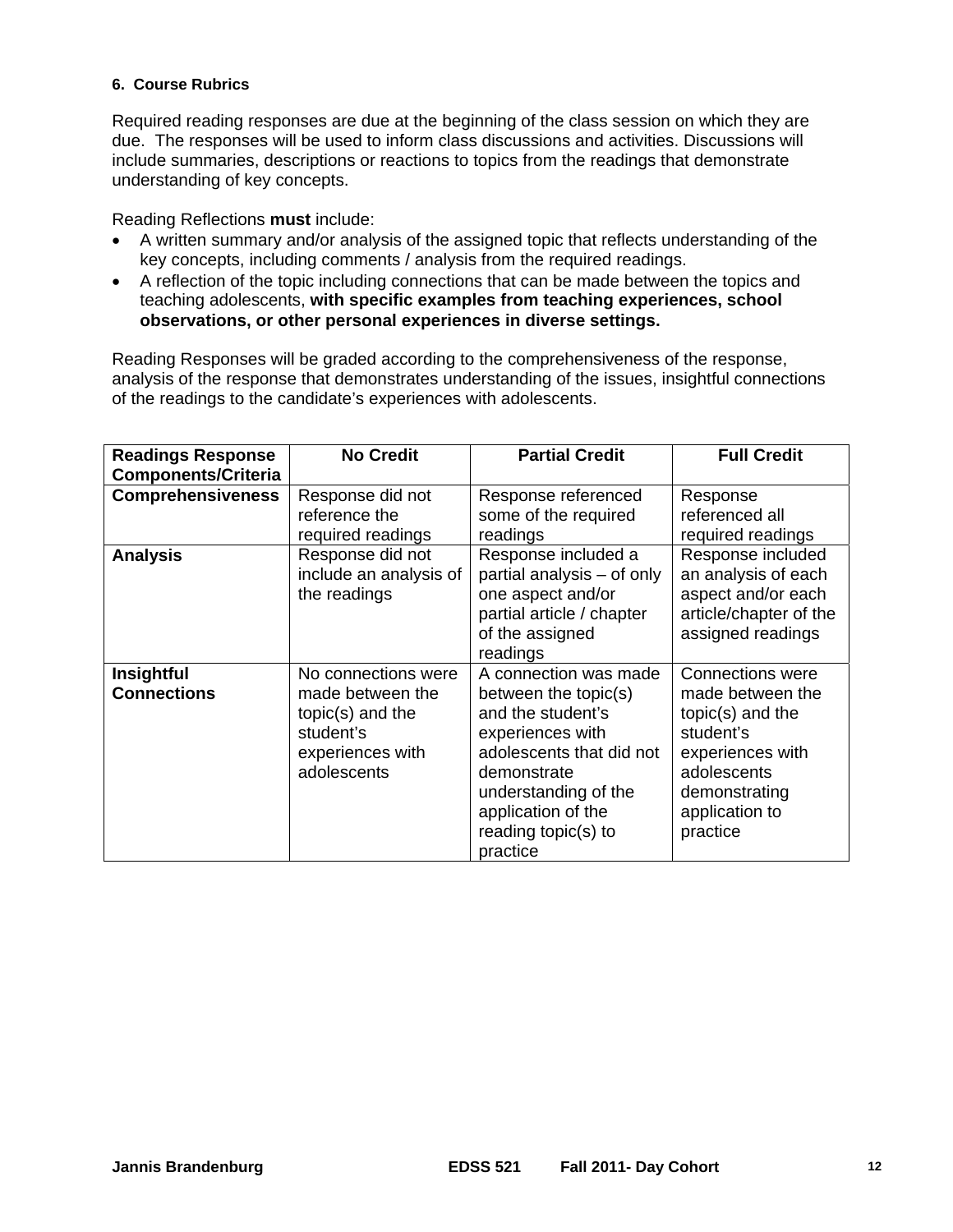# **Literacy Autobiography Scoring Guide**

 $Name$ 

1. The candidate actively writes about her/ his literacy experiences and reflects upon what it means to have that overall experience.

**C- -----------C ----------C+ ---------B- ---------B -----------B+ ---------A- ----------A Marginal Commendable Outstanding Achievement** 

2. The candidate reflectively writes about two to three specific experiences with regards to literacy (e.g., lessons learned, aspects to be proud of, expectations etc.).

**C- -----------C ----------C+ ---------B- ---------B -----------B+ ---------A- ----------A Marginal Commendable Outstanding Achievement** 

3. The candidate demonstrates consideration on how one's own literacy experience could impact working with students (e.g. expectations of reading, writing).

**C- -----------C ----------C+ ---------B- ---------B -----------B+ ---------A- ----------A Marginal Commendable Outstanding Achievement** 

4. The candidate submits a paper that is grammatically correct, mechanically sound with paragraphs that are clearly written.

**C- -----------C ----------C+ ---------B- ---------B -----------B+ ---------A- ----------A Marginal Commendable Outstanding Achievement**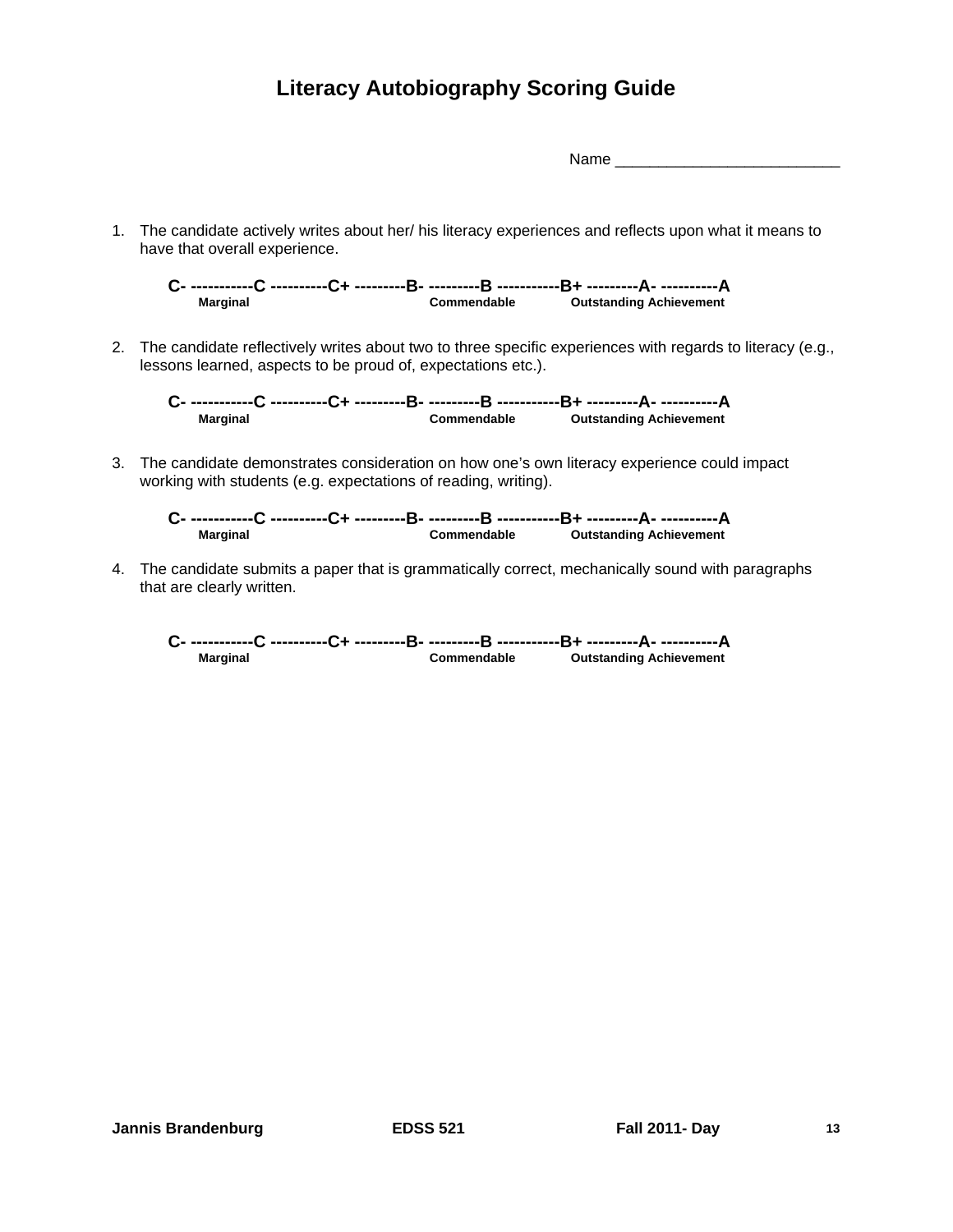#### **EDSS Literacy Lesson Plan Rubric**

| Design                   | Approaching                                                                | <b>Meets</b>                                                                                        | <b>Exceeds</b>                                                             |
|--------------------------|----------------------------------------------------------------------------|-----------------------------------------------------------------------------------------------------|----------------------------------------------------------------------------|
| Component                |                                                                            | (Including the criteria for Approaching)                                                            | (Including the criteria for                                                |
| & Criteria               |                                                                            |                                                                                                     | Approaching, & Meets)                                                      |
| Time frame               | Describes the subject/content                                              | . & describe the length of the lesson,                                                              | & describe the length of unit,                                             |
| and                      | area, course, grade level &                                                | number of class periods and length of                                                               | number of class periods &                                                  |
| allotment                |                                                                            | periods.                                                                                            | describes where it fits within the                                         |
| 2 pts                    |                                                                            | Brief summary of the lesson before and                                                              | semester or trimester.                                                     |
|                          |                                                                            | the lesson after this one.                                                                          |                                                                            |
| Lesson<br>Rationale      | Explain the importance of the<br>lesson in the student's big               | & describes the enduring understandings -<br>what student's will know and be able to do             | & articulate what essential<br>questions you will use to frame the         |
| 2 points                 | picture of learning by citing                                              | at the end of the unit                                                                              | lesson                                                                     |
|                          | and connecting to the CA                                                   |                                                                                                     |                                                                            |
|                          | <b>Content Standards</b>                                                   |                                                                                                     |                                                                            |
| <b>Student</b>           | Provide information about the                                              | Accommodations for ELL's and Special                                                                | & include information about                                                |
| <b>Facts</b>             | whole class (demographics,                                                 | Needs students are appropriate based on                                                             | students' affects and needs for                                            |
| 5 points                 | readiness, interests, learning                                             | the requirements of the lesson and                                                                  | their learning environment.                                                |
|                          | profile)                                                                   | knowledge of the students                                                                           |                                                                            |
| Different-               | Describe the differentiation                                               | & label the strategy (lesson content,                                                               | & provide how the strategy will be                                         |
| iation                   | strategy(ies) for at least 4                                               | process or product) and the way it                                                                  | assessed for effectiveness and                                             |
|                          | individual students (2                                                     | addresses the students identity and                                                                 | altered if needed.                                                         |
| 10 points                | different levels of ELL, 1                                                 | developmental needs (readiness, interest                                                            |                                                                            |
|                          | Special Needs and one of                                                   | or learning profile)                                                                                |                                                                            |
|                          | your choice)                                                               |                                                                                                     |                                                                            |
| <b>Standards</b><br>and  | Both CA Content and ELD<br>Standards are identified and                    | & has the language objective that<br>supports academic language development                         | & has an outcome statement (i.e.<br>"as demonstrated by)                   |
| <b>Objectives</b>        | each is addressed in an                                                    | by practice in at least two of the four                                                             |                                                                            |
|                          | objective that contains a                                                  | strands of literacy (listening, speaking,                                                           |                                                                            |
| 5 points                 | statement of what students                                                 | reading, writing)                                                                                   |                                                                            |
|                          | will be able to do as a result                                             |                                                                                                     |                                                                            |
|                          | of the lesson                                                              |                                                                                                     |                                                                            |
| <b>Assessment</b>        | Provides an assessment for each                                            | & describes how the formative assessment                                                            | and rubrics provide clear criteria for                                     |
| 5 points                 | objective                                                                  | ensures knowledge of students' understanding<br>for both teacher and student                        | content and behavioral expectations.                                       |
|                          |                                                                            |                                                                                                     | Additionally, addresses the summative                                      |
|                          |                                                                            |                                                                                                     | assessment (for the unit in which the                                      |
|                          |                                                                            |                                                                                                     | lesson is contained)                                                       |
| Anticipatory<br>Set/     | Provide an anticipatory set/<br>into, activity for the lesson              | & describe in detail the steps the teacher<br>will take to implement the lesson and any             | & provide talking points for teacher<br>and approximate times for this     |
| 2 points                 |                                                                            | need materials (i.e. graphic organizer, ppt,                                                        | phase.                                                                     |
|                          |                                                                            | model, rubric)                                                                                      |                                                                            |
| Instruction/             | Provide a description                                                      | & each activity is student centered with                                                            | & provide talking points for the                                           |
| Guided                   | outlining what is part of the                                              | multiple opportunities for the instructor to                                                        | teacher and approximate times for                                          |
| <b>Practice</b>          | instruction                                                                | check for understanding                                                                             | each activity in these phases.                                             |
| 5 points                 |                                                                            |                                                                                                     |                                                                            |
| Independent<br>Practice/ | Provide an activity to demonstrate<br>that students will practice with the | & describe in detail the steps the teacher will<br>take to implement the independent activities and | & provide examples of extension/<br>enrichment opportunities for advanced/ |
| Closure                  | new knowledge/ concept                                                     | any materials (i.e. graphic organizer, ppt, model,                                                  | accelerated students.                                                      |
| 5 points                 |                                                                            | rubric)                                                                                             |                                                                            |
| <b>Materials &amp;</b>   | Describe all the materials                                                 | & the materials address a range of student                                                          | & the materials display the                                                |
| <b>Resources</b>         | needed to implement the                                                    | needs and variety of interests and learning                                                         | candidates imagination and                                                 |
| 2 points                 | lesson                                                                     | profiles                                                                                            | creativity.                                                                |
| Self<br>Evaluation/      | Provide a marked copy of the                                               | Address reflection about differentiation,<br>strengths and limits of the lesson, &                  | & identify what you would keep in<br>mind for the next lesson.             |
| <b>Reflection</b>        | rubric with the lesson plan                                                | effectiveness of lesson & describe what                                                             | And provide written evidence for                                           |
|                          |                                                                            | you learned about yourself and your                                                                 | each criteria marked and identify                                          |
| 5 points                 |                                                                            | students                                                                                            | the page for each item.                                                    |
| Peer                     | Some evidence that a peer                                                  | Evidence that two peers have reviewed                                                               | & written notations as to how/ why                                         |
| <b>Evaluation</b>        | reviewed the lesson.                                                       | and commented on the lesson is present                                                              | peer comments have been                                                    |
|                          |                                                                            | on the rubric                                                                                       | incorporated or rejected into the                                          |
| 2 points                 |                                                                            |                                                                                                     | plan are evident.                                                          |
| Spelling,<br>Grammar,    | Frequent errors in spelling and/or<br>major errors in mechanics,           | One or two minor errors in grammar, spelling<br>mechanics are acceptable. They do not               | Grammar, spelling, mechanics are<br>exemplary.                             |
| <b>Mechanics</b>         | grammar interfere with the                                                 | interfere with the readability of the paper.                                                        |                                                                            |
| 0 points                 | readability of the paper.                                                  |                                                                                                     |                                                                            |
| Peer Comments:           |                                                                            |                                                                                                     |                                                                            |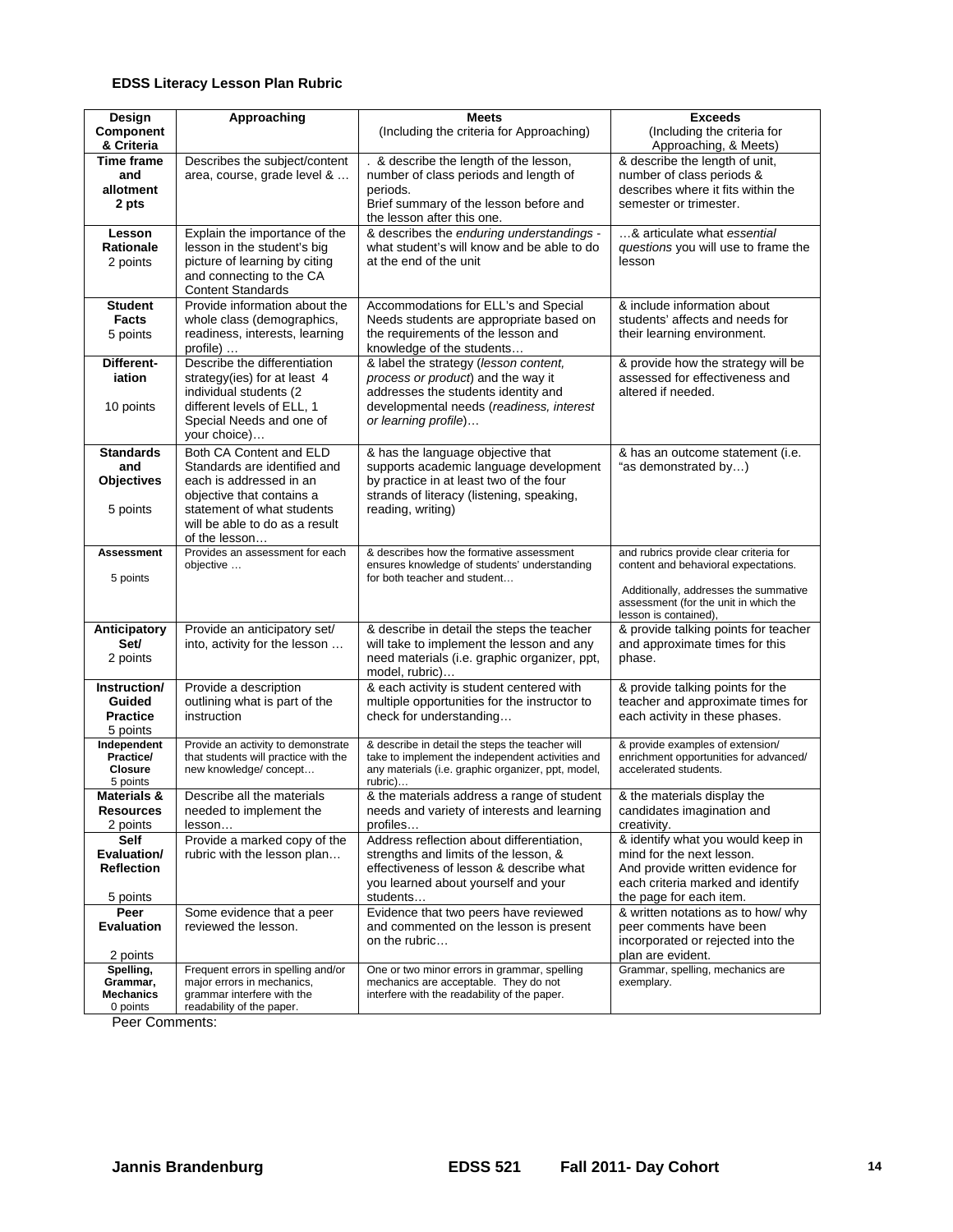#### Name EDSS 521 Student Case Study Rubric

|                                                                                             |                                                                                                                                                                                                             | LDOO JET ORGOGIIL OGOG ORGOJ INGOHO                                                                                                                                                                                                                                                   |                                                                                                                                                                                                                                        |
|---------------------------------------------------------------------------------------------|-------------------------------------------------------------------------------------------------------------------------------------------------------------------------------------------------------------|---------------------------------------------------------------------------------------------------------------------------------------------------------------------------------------------------------------------------------------------------------------------------------------|----------------------------------------------------------------------------------------------------------------------------------------------------------------------------------------------------------------------------------------|
| Criteria<br>Each category is worth 9 points,                                                | Does not meet/<br>Approaching                                                                                                                                                                               | Meets                                                                                                                                                                                                                                                                                 | <b>Exceeds</b>                                                                                                                                                                                                                         |
| except for the last category<br>Background information<br>on student (gender, age,<br>etc). | Background information<br>about student is<br>incomplete.                                                                                                                                                   | Background information<br>about student includes<br>the basic information.                                                                                                                                                                                                            | Background information<br>about student is described<br>and not only includes the<br>basic information but<br>other aspects so that the<br>reader begins to know the<br>student.                                                       |
| Selection rationale                                                                         | Rationale is brief and no<br>evidence is provided to<br>the reader to<br>understand why this<br>student was chosen.                                                                                         | Reasons for selecting<br>this student are<br>explained.                                                                                                                                                                                                                               | Information provided<br>includes an explanation<br>and candidate goes<br>"above and beyond," the<br>requisite information.                                                                                                             |
| Physical, social,<br>emotional aspects                                                      | Information about<br>student's physical,<br>social, and emotional<br>development is stated.<br>Little or no information<br>is provided as a<br>connection to the<br>academic achievement<br>of the student. | Student's physical,<br>social, and emotional<br>development is<br>described accompanied<br>by an explanation of its<br>relevance to the<br>student's ability in this<br>academic content area<br>and its influence on<br>academic instructional<br>planning, including<br>assessment. | Information provided<br>addresses all of the<br>criteria in the "meets"<br>component, and<br>candidate goes "above<br>and beyond," the requisite<br>information to make<br>connections relevant to<br>the student's academic<br>needs. |
| Instructional challenge                                                                     | Instructional challenge<br>that the student<br>represents is stated.                                                                                                                                        | Instructional challenge<br>that the student<br>represents is explained.                                                                                                                                                                                                               | Instructional challenge<br>that the student<br>represents is explained<br>and candidate goes<br>"above and beyond," the<br>requisite information to<br>make connections<br>relevant to the student's<br>academic needs.                |
| Linguistic background                                                                       | Student's linguistic<br>background is stated.                                                                                                                                                               | Student's linguistic<br>background is identified<br>and accompanied by an<br>explanation of its<br>influence on academic<br>instructional planning.                                                                                                                                   | Student's linguistic<br>background identified and<br>accompanied by an<br>explanation of its<br>influence on academic<br>instructional planning,<br>assessment and<br>classroom management.                                            |
| Academic language<br>background                                                             | Student's academic<br>language abilities are<br>stated.                                                                                                                                                     | Student's academic<br>language abilities are<br>described and<br>accompanied by an<br>explanation of the<br>influence on academic<br>instructional planning.                                                                                                                          | Student's academic<br>language abilities are<br>described and accompanied<br>by an explanation of the<br>influence on academic<br>instructional planning,<br>including assessment and<br>classroom management.                         |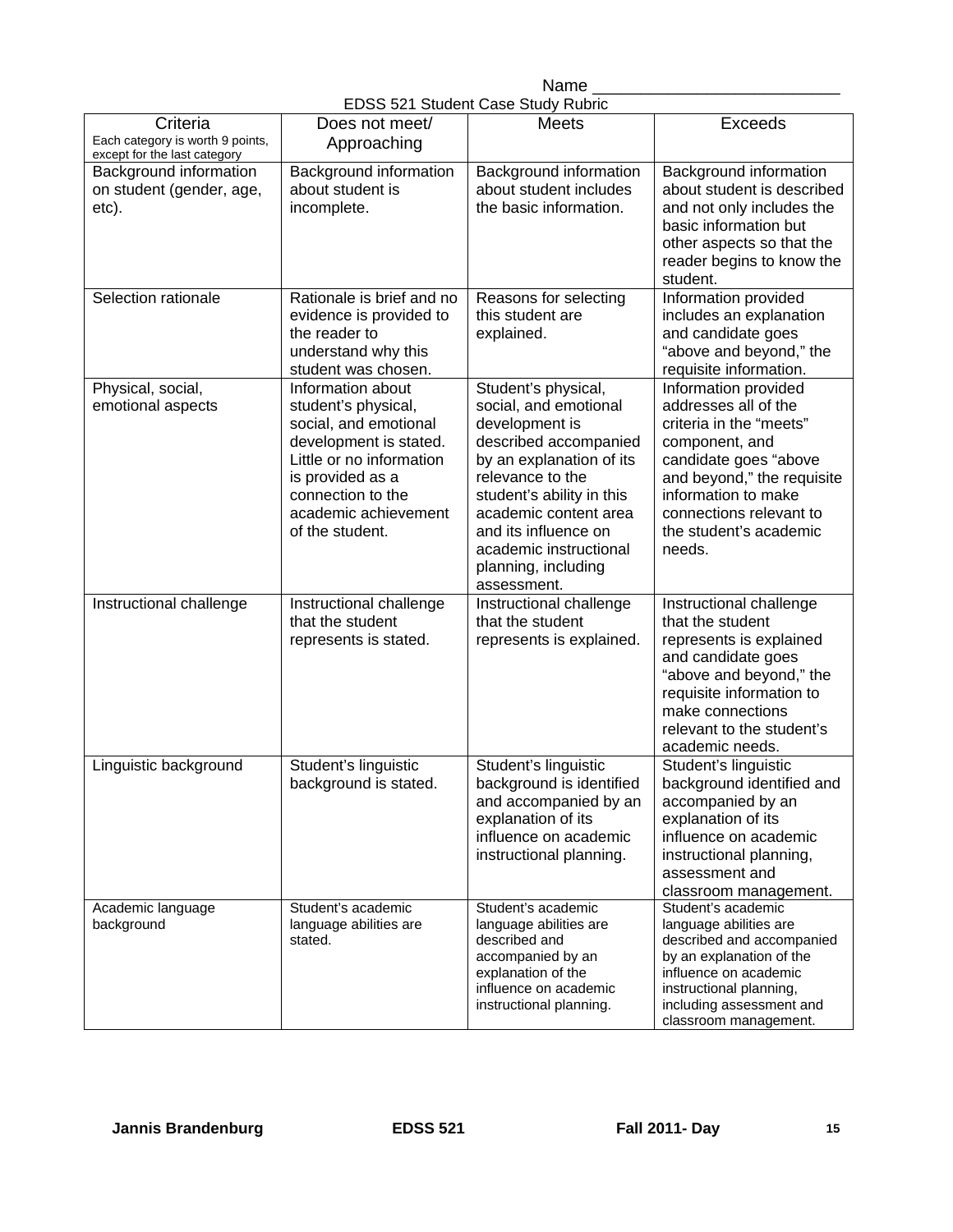| Content knowledge and<br>subject matter skills<br><b>Cultural Background</b>                                                           | Student's content<br>knowledge and skills in<br>your subject matter are<br>stated. Little or no<br>explanation of the<br>influence on academic<br>instructional planning,<br>including assessment.<br>Limited and/ or                              | Student's content<br>knowledge and skills in<br>your subject matter are<br>described and<br>accompanied by an<br>explanation of the<br>influence on academic<br>instructional planning,<br>including assessment.<br>Student's cultural | Student's content<br>knowledge and skills in<br>your subject matter are<br>fully described and<br>accompanied by an<br>explanation of the<br>influence on academic<br>planning, including<br>assessment. Information<br>is provided and<br>connections are made<br>that go "above and<br>beyond" the required<br>information.<br>Student's cultural |
|----------------------------------------------------------------------------------------------------------------------------------------|----------------------------------------------------------------------------------------------------------------------------------------------------------------------------------------------------------------------------------------------------|----------------------------------------------------------------------------------------------------------------------------------------------------------------------------------------------------------------------------------------|-----------------------------------------------------------------------------------------------------------------------------------------------------------------------------------------------------------------------------------------------------------------------------------------------------------------------------------------------------|
|                                                                                                                                        | incomplete information<br>is provided on the<br>student's cultural<br>background. OR<br>background information<br>is complete but there is<br>little or no explanation<br>as to how this<br>information influences<br>the student<br>academically. | background, including<br>family and home, are<br>stated, accompanied by<br>an explanation of its<br>relevance to this<br>academic content area<br>and its influence on<br>academic instructional<br>planning, including<br>assessment. | background, including<br>family and home, are<br>described accompanied<br>by an explanation of its<br>relevance to this<br>academic content area<br>and its influence on<br>academic instructional<br>planning, including<br>assessment.                                                                                                            |
| Interests and aspirations                                                                                                              | Little or no information<br>is provided as to the<br>student's interests and<br>aspirations.                                                                                                                                                       | Student's interests and<br>aspirations are stated<br>accompanied by an<br>explanation of how the<br>information influences<br>academic instructional<br>planning, including<br>assessment.                                             | Information provided<br>includes an explanation<br>as to the student's<br>interests and aspirations.<br>Candidate goes "above<br>and beyond," the requisite<br>information to help create<br>a complete profile<br>regarding this student.                                                                                                          |
| Self- evaluation and<br>reflection<br>(please provide a copy of<br>this rubric with your final<br>draft with your self-<br>evaluation) | Little or no reflection is<br>provided.                                                                                                                                                                                                            | <b>Reflection indicates</b><br>knowledge of student<br>and its influences on<br>academic planning,<br>instruction, and<br>assessment.                                                                                                  | Candidate reflects and<br>makes connections<br>beyond that which is<br>requisite. The reflection<br>adds to the richness of<br>the assignment.                                                                                                                                                                                                      |
| Observations & Opinions                                                                                                                | Observations and opinions<br>are generally stated in a<br>perfunctory manner that<br>does not add to the case<br>study in a meaningful way.                                                                                                        | The writing includes<br>observations and opinions<br>supported by data to "tell a<br>story."                                                                                                                                           | The writing includes<br>observations and opinions<br>supported by data to "tell a<br>story." Additionally, the<br>candidate goes "above and<br>beyond' the requisite<br>information to write a rich,<br>flowing "story" about the<br>student.                                                                                                       |
| Grammar, spelling,<br>mechanics<br>1 point                                                                                             | Frequent errors in spelling<br>and/or major errors in<br>mechanics, grammar<br>interfere with the<br>readability of the paper.                                                                                                                     | One or two minor errors in<br>grammar, spelling<br>mechanics are acceptable.<br>They do not interfere with<br>the readability of the<br>paper.                                                                                         | Grammar, spelling,<br>mechanics are exemplary.                                                                                                                                                                                                                                                                                                      |

Peer comments: (use another sheet if necessary)